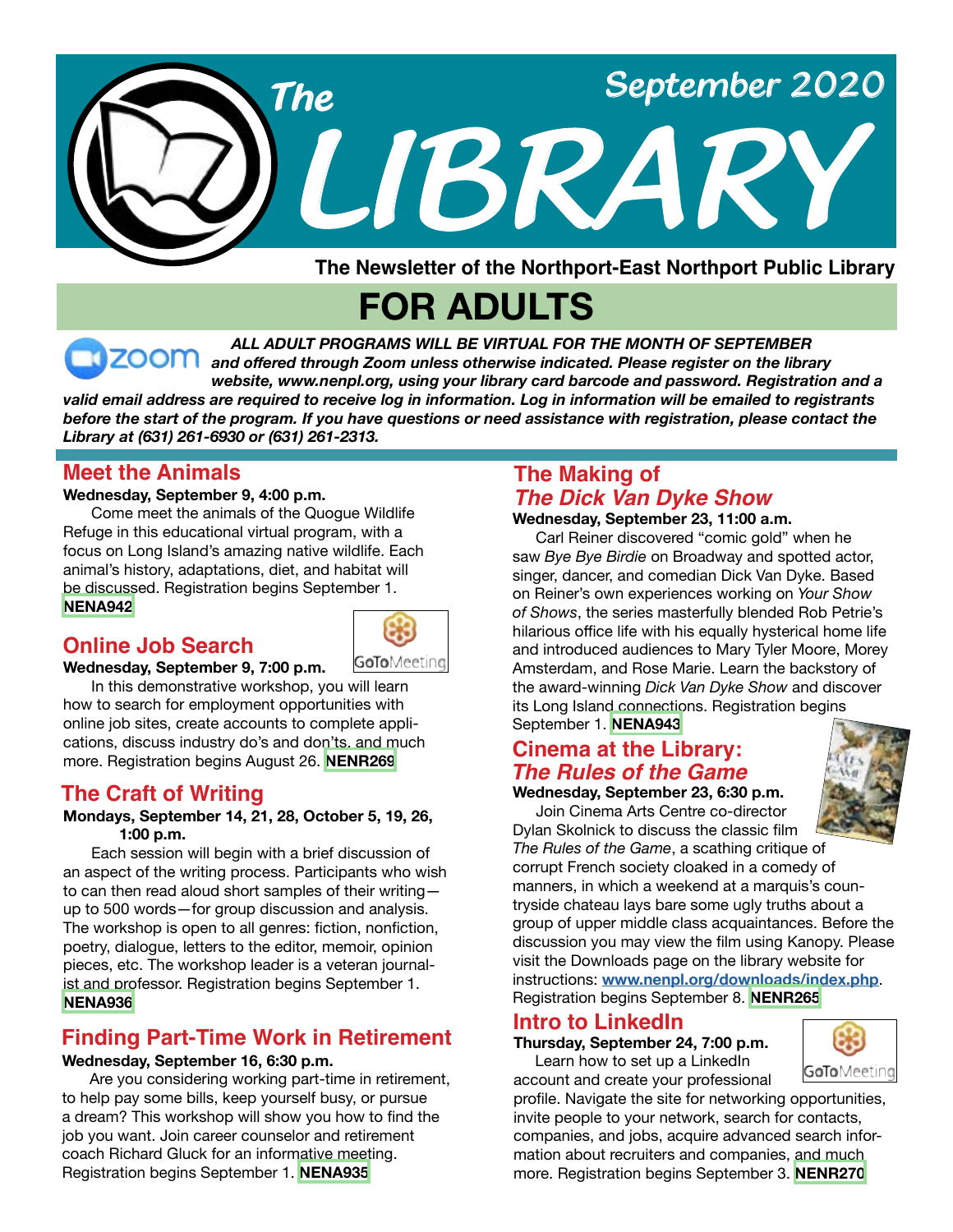# **FOR ADULTS**

## **Reimagining the American Songbook with Jazz Guitarist Abe Ovadia**

#### **Friday, September 25, 7:00 p.m.**

Enjoy the sounds of Abe Ovadia as he reimagines The American Songbook. A graduate of both Berklee College of Music and New York University's highly acclaimed jazz performance program, Mr. Ovadia has been described by Musicvox Guitars as a "jazz virtuoso, one of the most imaginative guitarists of our time." Registration begins September 1. **[NENA939](https://search.livebrary.com/record=g1100426~S43)**

## **Pumpkin Spice Cake with Cream Cheese Frosting**

#### **Thursday, October 1, 4:00 p.m.**

Let the Baking Coach show you how to make a pumpkin spice cake that will surely become a fall family favorite. The cake and frosting use simple ingredients, so Zoom in and enjoy! Registration begins September 14. **[NENA946](https://search.livebrary.com/record=g1100536~S43)**



## **Page Turners: Author Visit and Book Discussion**



**Thursday, September 10, 2:00 p.m.**

 Join Page Turners leader Donna Diamond and author Talia Carner to discuss *The Third Daughter*. Limited print copies of the book will be available for pickup at the Northport building Circulation Desk, or you may reserve a copy of the ebook or audiobook on the library Downloads page: **[www.nenpl.org/downloads/](http://www.nenpl.org/downloads/index.php) [index.php](http://www.nenpl.org/downloads/index.php)**. Registration begins September 1. **[NENA937](https://search.livebrary.com/record=g1100437~S43)**

## **Novel Ideas: Book Discussion**

#### **Monday, September 21, 7:00 p.m.**



 Join Librarian Candace Reeder to discuss *Educated: A Memoir* by Tara Westover. Print copies of the book will be available for pickup at the Northport building Circulation Desk, or you may reserve a copy of the ebook or audiobook on the library Downloads page: **[www.nenpl.org/downloads/index.php](http://www.nenpl.org/downloads/index.php)**.

Registration begins September 1. **[NENA938](https://search.livebrary.com/record=g1100524~S43)**

## **Short Story Central**

#### **Tuesday, November 3, 7:00 p.m.**

Stories for the November meeting will be available for pick up at the Northport building Circulation Desk beginning October 1. Registration begins October 1. **[NENR272](https://search.livebrary.com/record=g1101010~S43)**

## **Create, Format & Email Your Resume**

#### **Thursday, October 8, 4:00 p.m.**

Learn how to use your computer to create, style, format, and email a power- GoToMeeting



ful resume in MS Word. Knowledge of MS Word is required to navigate this class. Registration begins September 24. **[NENR271](https://search.livebrary.com/record=g1101016~S43)**

## Language Learning & Literacy

## **Pronunciation Practice!**

#### **Mondays, September 14, 21, 28, October 5, 19, 26, 5:00 p.m.**

 Develop your English pronunciation skills with a certified Speech Language Pathologist and Accent Modification Trainer. You will learn how to use Standard American English sounds and strategies that will help you to get your point across. Come practice with members of your community so that communication becomes smooth and easy. Registration begins August 31. **[NENR268](https://search.livebrary.com/record=g1100864~S43)**

## **Dynamic English**

#### **Thursdays, September 17, 24,**

 **October 1, 8, 15, 22, 29, 7:00 p.m.** Develop your English vocabulary, grammar, reading, and pronunciation with this friendly intermediate English conversation group. Registration begins August 31. **[NENR266](https://search.livebrary.com/record=g1100908~S43)**

## **Let's Learn English**

#### **Fridays, September 18, 25, October 2, 9, 16, 23, 30, 2:00 p.m.**

In this fun interactive beginners' program you will learn Basic English vocabulary, pronunciation, conversation, and reading and writing skills in collaboration with Literacy Suffolk. New students can apply through Literacy Suffolk and be matched with a personal tutor to help you on your English language journey. Registration is underway. Call 631-261-2313 ext 210 to register.

## **Everyday Spanish**

#### **Tuesdays, September 15, 22, 29,**

 **October 6, 13, 20, 27, 4:00 p.m.**

 Enjoy Spanish conversation with a focus on building listening skills, comprehension, and mastering key vocabulary to help you start conversing in Spanish immediately. Please note this is not a traditional leveled Spanish language class. Registration begins August 31. **[NENR267](https://search.livebrary.com/record=g1100907~S43)**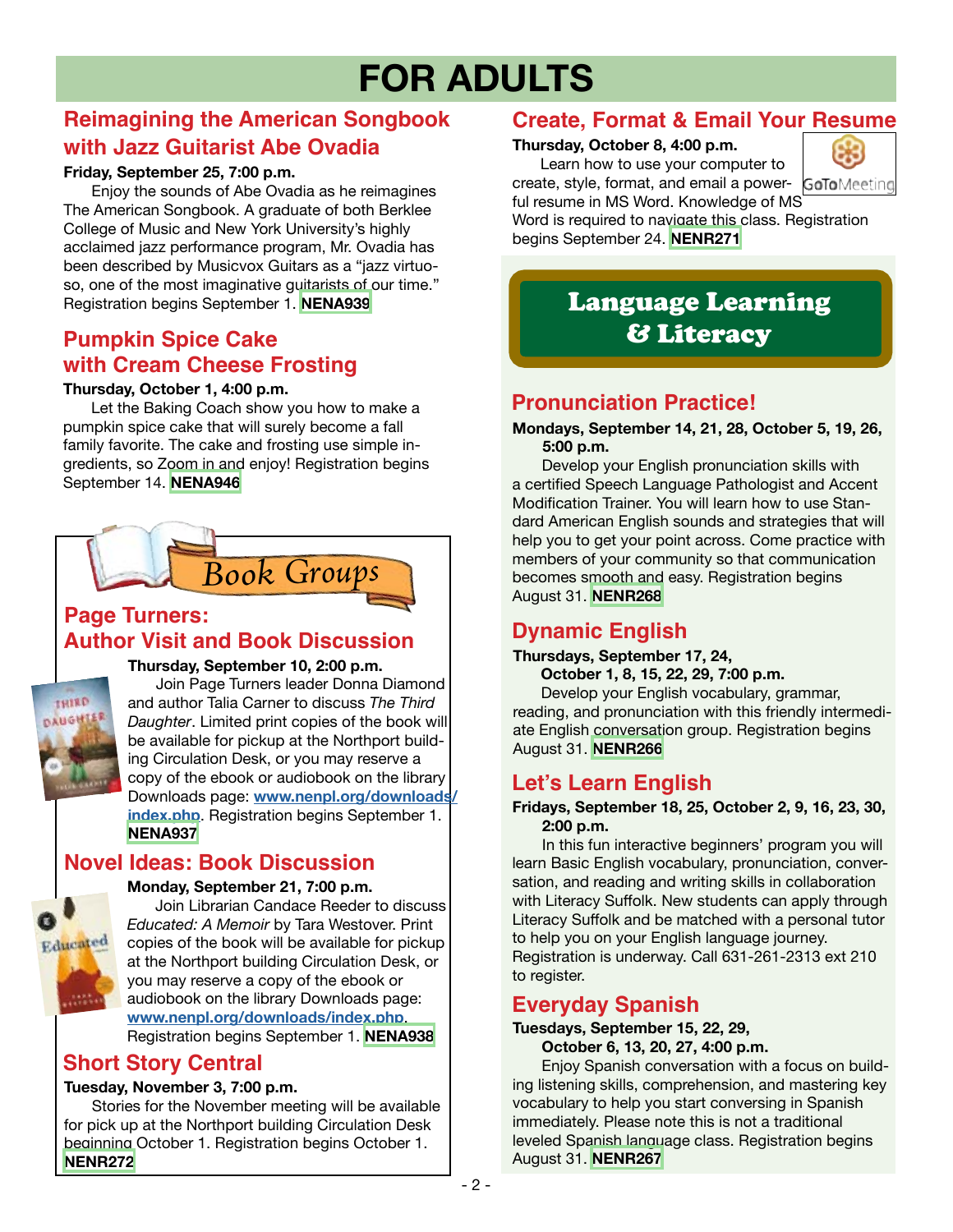# **FOR ADULTS**

## **Computer Classes**

**B** GoToMeeting

## **Introduction to Etsy**

#### **Thursday, September 3, 7:00 p.m.**

 Learn how to use the popular Etsy.com website to buy or sell handmade goods, vintage items, arts and crafts, and more. Topics include creating an account, checking reliability of sellers and buyers, and online safety. Registration is underway. **[NENC384](https://search.livebrary.com/record=g1100593~S43)**

### **Selling on eBay**

#### **Thursday, September 10, 7:00 p.m.**

 Learn the basics of using an eBay seller's account. Topics include setting up an account, item descriptions, attaching photos, and determining costs. Basic familiarity with eBay is required. Registration is underway. **[NENC385](https://search.livebrary.com/record=g1100594~S43)**

## **Introduction to WordPress**

#### **Tuesday, September 15, 2:00 p.m.**

 Create your own website in WordPress. Learn how to create pages, add text, link to other websites, and implement email functions. For intermediate and advanced computer users. Registration is underway. **[NENC361](https://search.livebrary.com/record=g1100595~S43)**

## **Post Your Pictures Online**

#### **Wednesday, September 23, 7:00 p.m.**

 Learn how to copy a photo from your digital camera to your computer, edit the photo, and post to sites such as Facebook and Shutterfly. For intermediate computer users. Registration is underway. **[NENC362](https://search.livebrary.com/record=g1100596~S43)**



 AARP's in-person Smart Driver courses are on hold for now. The class is available to complete online. Register at: **[www.aarpdriversafety.org](http://www.aarpdriversafety.org)**

Use the promo code: DRIVINGSKILLS for a discount!

## **Medicare Counseling (by phone)**

 **Wednesday, September 9 [NENA940](https://search.livebrary.com/record=g1100526~S43) Tuesday, September 15 [NENA941](https://search.livebrary.com/record=g1100528~S43) 10:00, 10:30, 11:00, or 11:30 a.m.**

A volunteer from the Health Insurance Information Counseling Assistance Program (HIICAP) will answer your questions about Medicare and supplementary insurance in a one-on-one phone consultation. Registration begins September 1.



Brainfuse provides live tutors in math, science, reading/writing, and social studies, on a daily basis, during designated hours for K-12 and college levels. This online service also features a writing lab to submit your document for comments, preparation for PSAT/ SAT, ACT, AP, and other standardized tests, and a language lab. You can browse the Learning Library section for career prep and job resources, computers and technology, adult learner resources, ESL, and more.

A valid NENPL library card barcode is required to log in. Visit **[www.nenpl.org](http://www.nenpl.org)** or ask a Librarian for assistance.

## *Online and On-Demand Classes*

*Take courses at any time on your computer, tablet, or mobile device. For more details visit:* **www.nenpl.org** *or contact the Reference Desk.*

## LEARNINGEXPRESS

#### An EBSCO Company

 Career preparation, computer and software skills training, GED and college test preparation, and more.



 Basic to advanced technology and computer training including email basics, Internet basics, browser skills (including Chrome, Firefox, and Edge), Windows 10, online safety, MAC OS basics, and even the Linux operating system.

Visit: **<https://edu.gcfglobal.org/en/subjects/tech/>**



 Six-week online courses taught by instructors who are experts in their field. Topics include computer applications, web design, and various technology subjects.



 Online video tutorials and training courses for all levels. Learn technology, creative, and business skills.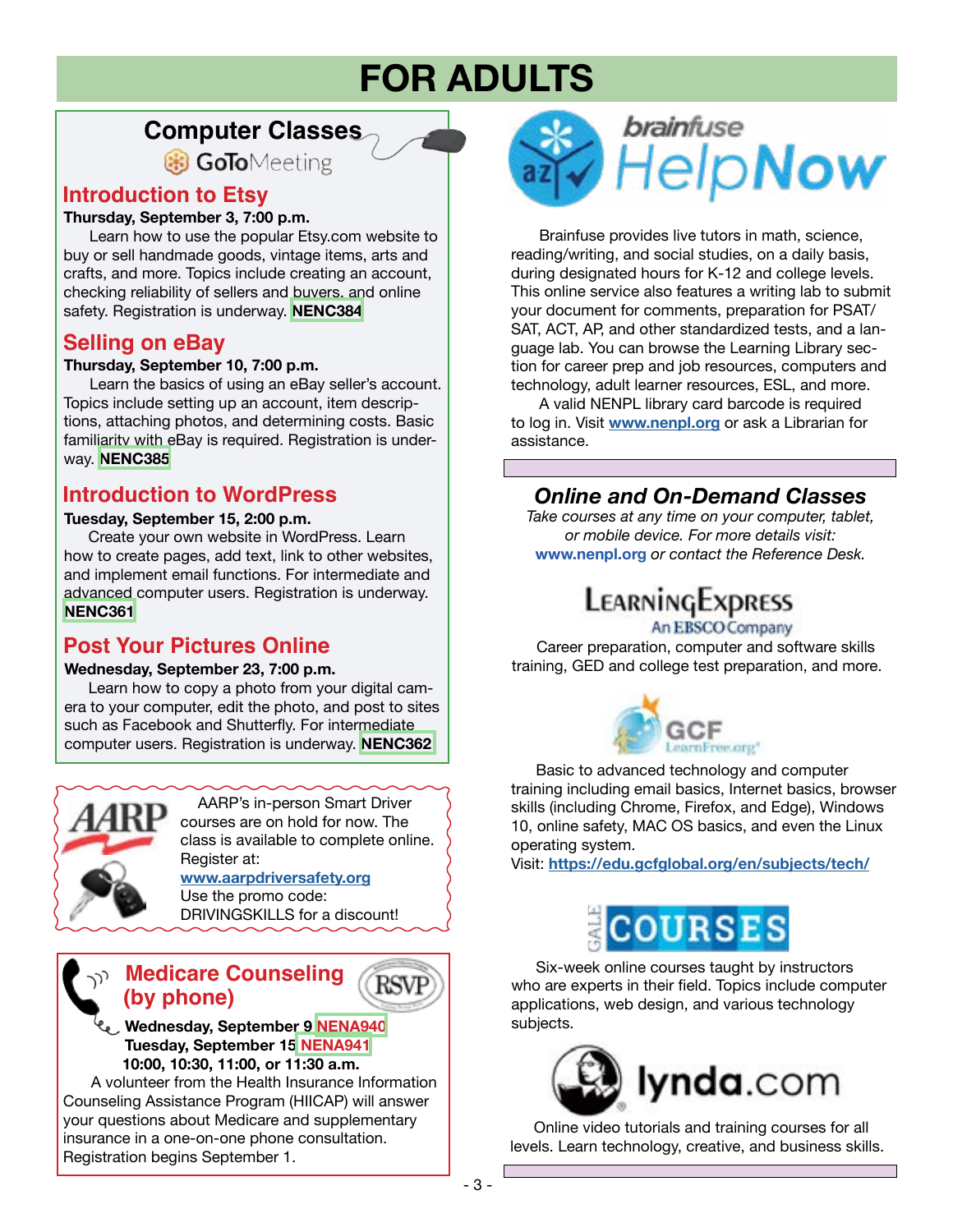# **FOR TEENS**

*ALL TEEN PROGRAMS WILL BE VIRTUAL FOR THE MONTH OF SEPTEMBER and offered through Zoom unless otherwise indicated. Please register on the library website, www.nenpl.org, using your library card barcode and password. Registration and a valid email address are required to receive log in information. Log in information will be emailed to registrants before the start of the program. If you have questions or need assistance with registration, please contact the Library at (631) 261-6930 or (631) 261-2313.*

#### **Registration for the following Teen Programs begins on September 1.**

### **Teen Writers Group**

*Open to students in grades 8-12* **Friday, September 18, 7:00-8:30 p.m.** 

 Do you love to write? Join fellow writers to discuss your ideas and get feedback on your work. New members are always welcome. **[NENY749](https://search.livebrary.com/record=g1101055~S43)**





#### **Shell Art Monogram on Canvas**

**Tuesday, September 22, 7:00-8:00 p.m.**

Using shells, acrylic paints, and canvas, you will create a beautiful piece of art to hang or gift to someone. Registrants will be

emailed a supply list. **[NENY746](https://search.livebrary.com/record=g1100716~S43)**

## **Let's Talk About Stress**

#### **Thursday, September 24, 4:00-4:30 p.m.**

There's no doubt about it—the last few months have been stressful. Join a counselor from the Huntington Drug and Alcohol Counseling Center to discuss current stress factors and share each other's successful tips for managing stress in today's world. **[NENY745](https://search.livebrary.com/record=g1100718~S43)**

## **Socrates Café**

#### *Open to students in grades 7-12* **Wednesday, September 30, 7:00-8:00 p.m.**

 Our philosophy club is a great opportunity to delve into life's big questions in an enthusiastic atmosphere of free thinking, energetic exchange, and unique perspectives. **[NENY747](https://search.livebrary.com/record=g1100720~S43)**

## **Cookie Dough Delight**

#### **Wednesday, October 7, 4:00-5:00 p.m.**

 Make cookie dough that is to be enjoyed as a sweet rather than a cookie. Transform your dough to make candy and/or an awesome frozen topping for ice cream. Registrants will be emailed a supply list. **[NENY748](https://search.livebrary.com/record=g1100722~S43)**



#### **Registration for the following Teen Volunteer Opportunities begins on September 3.**

#### *Open to students entering grades 7-12*

One volunteer opportunity per teen is permitted for the month of September. All submissions are due by September 30.

## **Instagram Book Review**



 Post a book review image on social media about a book you are reading or love (it can just be a photo with a caption). Tag us @nenplteens on Instagram so we can share it. Two hours of volunteer time will be awarded. **[NENY751](https://search.livebrary.com/record=g1100726~S43)**

## **Digital Services Reviewer**

 Explore the Library's many helpful digital resources on our website www.nenpl.org. Write a review describing two resources you explored, how they were useful, and if would you use them again. Email your reviews to the Library at teenvolunteer@nenpl.org. Two hours of volunteer time will be awarded. **[NENY752](https://search.livebrary.com/record=g1100730~S43)**

## **Birdhouse Project**

 Birdhouses provide important shelter for our feathered friends. Pick up an unassembled birdhouse, assemble and decorate it, and give it to someone or hang it in your backyard. Take a photo of the finished product and email it to the Library at teenvolunteer@ nenpl.org. Two hours of volunteer time will be awarded. Registrants will receive an email about picking up their birdhouse kit. **[NENY753](https://search.livebrary.com/record=g1101060~S43)**

Brainfuse now offers live on**lelpNow** line FAFSA tutors-available to help both students and parents

complete the FAFSA application. Whether you are not sure how to start or have questions on specific aspects, Brainfuse tutors are ready to assist! Your valid NENPL library card barcode number is required to log in. Visit **[www.nenpl.org](http://www.nenpl.org)** or ask a librarian for assistance.

## BULLET JOURNALS

brainfuse

Start the school year off right by creating your own bullet journal. These journals can help you stay on track in school and life, and are so fun to create and decorate. Registrants will receive an email about picking up their bullet journal package so they can bring it home to decorate. **[NENY750](https://search.livebrary.com/record=g1101059~S43)**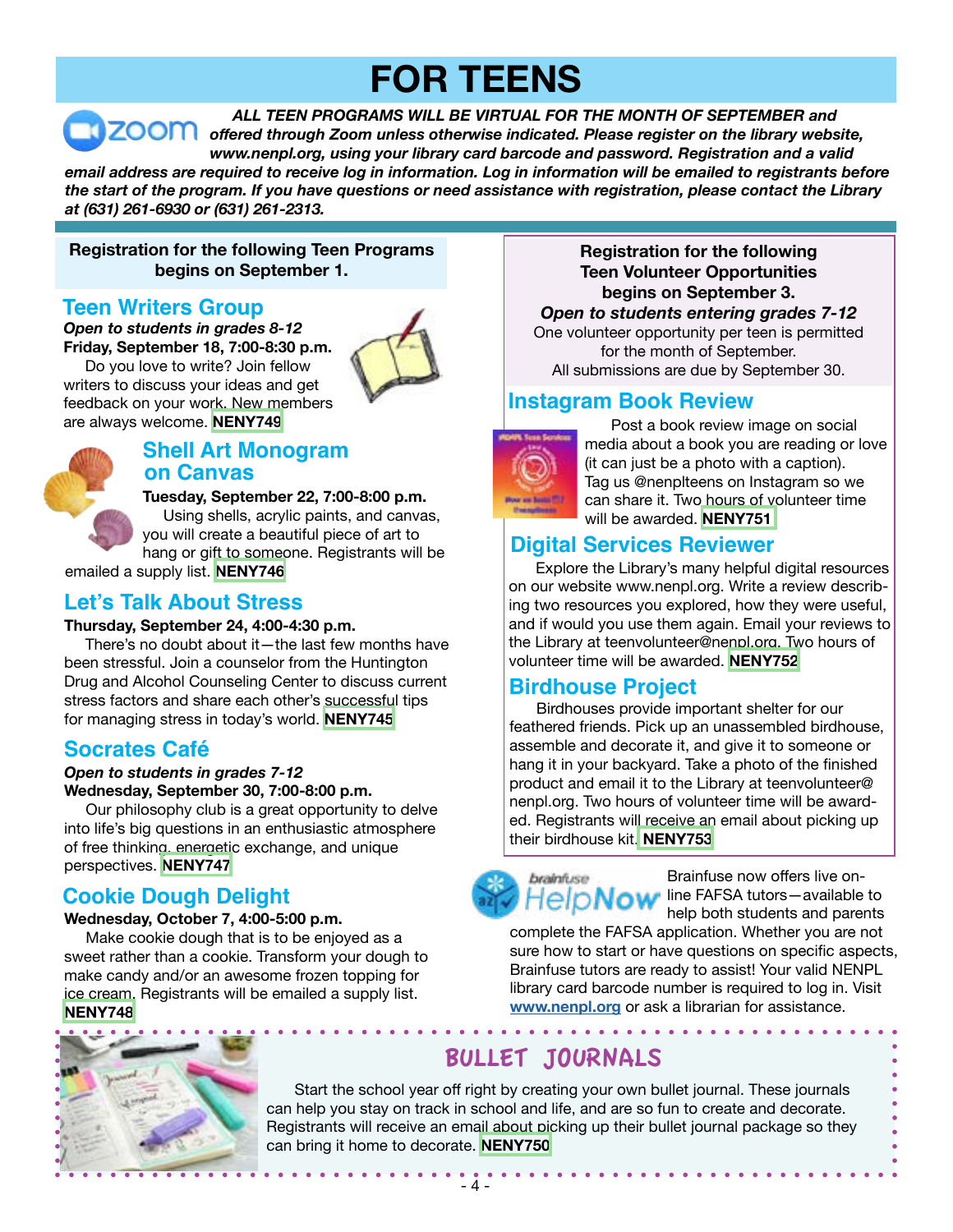# **FOR CHILDREN**

*ALL CHILDREN'S PROGRAMS WILL BE VIRTUAL FOR THE MONTH OF SEPTEMBER* **ZOOM** and offered through Zoom unless otherwise indicated. Please register on the library *website, www.nenpl.org, using your library card barcode and password. Registration and a valid email address are required to receive log in information. Log in information will be emailed to registrants before the start of the program. If you have questions or need assistance with registration, please contact the Library at (631) 261-6930 or (631) 261-2313.*

**Registration for the following Road to Reading programs is underway. Individual registration is required for each session of the series.** 



## **Storytime Virtual Tidbits**

Choose one or more of the following sessions: **Friday, September 11, 10:00 a.m.-8:00 p.m. [NENJ096](https://search.livebrary.com/record=g1100800~S43)**

#### **Friday, September 18, 10:00 a.m.-8:00 p.m. [NENJ097](https://search.livebrary.com/record=g1100801~S43)**

**Friday, September 25, 10:00 a.m.-8:00 p.m. [NENJ098](https://search.livebrary.com/record=g1100802~S43)**

*Recommended for children birth–5 years*

 This quick splash of great books, fingerplays, and songs—specially selected by our librarians—will add a little fun to your Fridays. Participate live via Zoom at 10:00 a.m., or watch the video any time that day until 8:00 p.m. *Registrants will be emailed a link to the live Zoom meeting as well as a link to a recording for additional viewings during the day.* (20 min.)

## **Sing and Play**

Choose one or more of the following sessions: **Monday, September 14, 11:00 a.m. [NENJ089](https://search.livebrary.com/record=g1100414~S43) Monday, September 21, 11:00 a.m. [NENJ090](https://search.livebrary.com/record=g1100415~S43) Monday, October 5, 11:00 a.m. [NENJ091](https://search.livebrary.com/record=g1100416~S43)** *Recommended for children birth–5 years*

 Sing and dance to a variety of music with Molly Mouse. (30 min.)

## **Time for Tots**

Choose one or more of the following sessions: **Tuesday, September 15, 10:00 a.m. [NENJ092](https://search.livebrary.com/record=g1100417~S43) Tuesday, September 22, 10:00 a.m. [NENJ093](https://search.livebrary.com/record=g1100418~S43) Tuesday, September 29, 10:00 a.m. [NENJ094](https://search.livebrary.com/record=g1100419~S43)** *Recommended for children 2–5 years*

 This fun and fast-paced preschool program includes music, movement, and storytelling. Children will participate in various activities to develop fine motor skills using items found at home. (30 min.)

## **Homeschooling 101**

**Tuesday, September 1, 6:30 p.m.**

Representatives from Homeschool on Long Island will guide parents who are considering homeschooling their children. New York State regulations, official paperwork, enrichment groups, learning pods, as well as the realities of homeschooling will be discussed. (120 min.) Registration is underway. **[NENJ137](https://search.livebrary.com/record=g1100795~S43)**

### **Adventures in Art**



*Recommended for grades K-5*

In this new program, museum educator Tami Wood will help children explore a different piece of famous artwork each week and inspire the whole family to create a masterpiece at home. Registration is underway. Videos will be available beginning September 15. Choose one or more of the following sessions:

#### **Family Fun**

Travel back in time to meet the Hatch family in their famous portrait by Eastman Johnson. Look for clues to discover their story, then create your own family portrait. *Registrants will be emailed a link to watch the video at the time of their choosing.* (30 min.) **[NENJ100](https://search.livebrary.com/record=g1100510~S43)**

#### **Through Van Gogh's Window**

Discover the story of Van Gogh's iconic landscape, *Starry Night*, then design your unique window view. *Registrants will be emailed a link to watch the video at the time of their choosing* (30 min.) **[NENJ101](https://search.livebrary.com/record=g1100531~S43)**

#### **Inside with Van Gogh**

Explore the hidden details in Van Gogh's bedroom and create your own art inspired by what you have discovered. *Registrants will be emailed a link to watch the video at the time of their choosing.* (30 min.) **[NENJ102](https://search.livebrary.com/record=g1100532~S43)**

#### **Selfie Time**

Create a self-portrait inspired by the secrets hidden inside Adélaïde Labille-Guiard's famous painting. *Registrants will be emailed a link to watch the video at the time of their choosing.* (30 min.) **[NENJ103](https://search.livebrary.com/record=g1100533~S43)**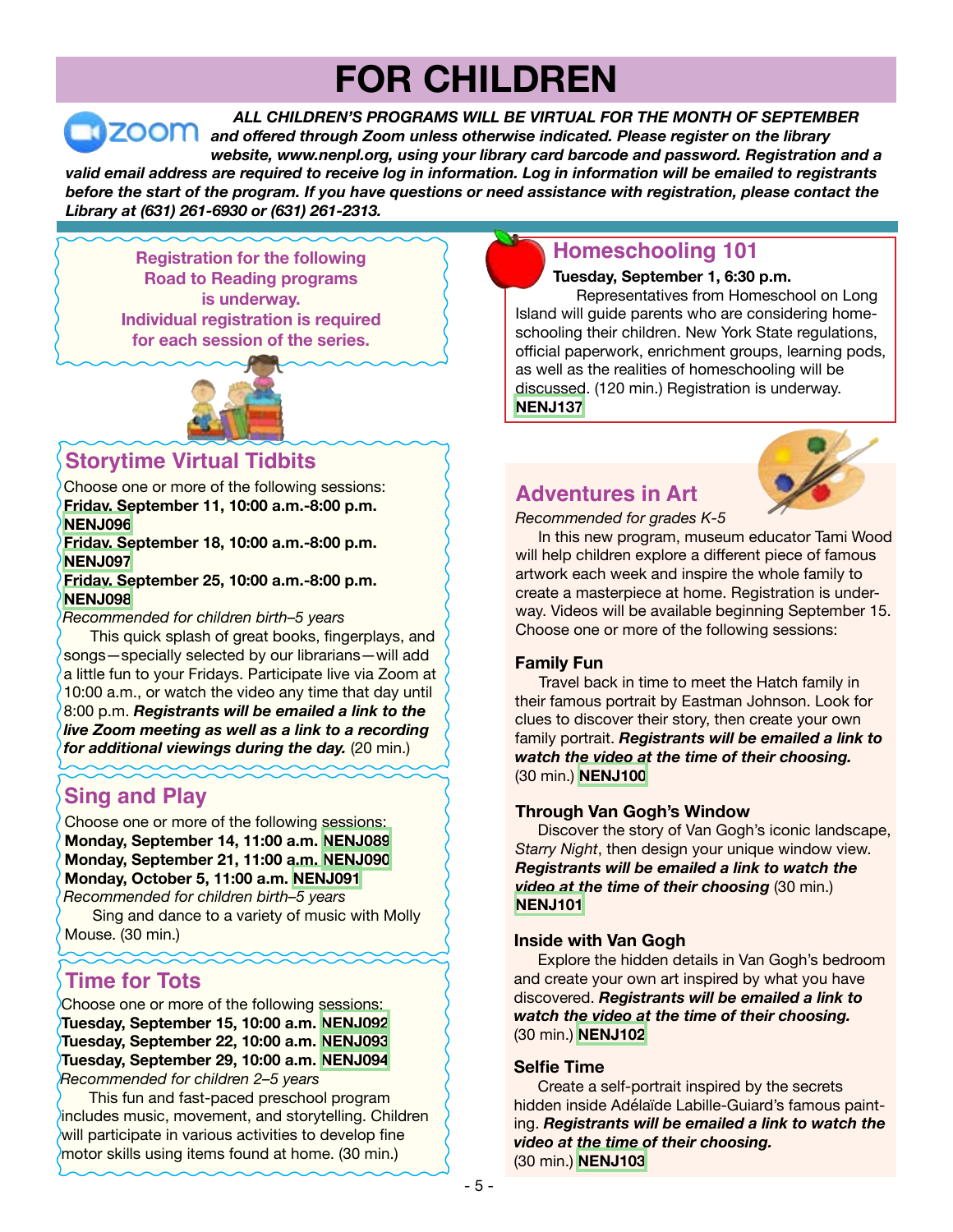# **FOR CHILDREN**

*ALL CHILDREN'S PROGRAMS WILL BE VIRTUAL FOR THE MONTH OF SEPTEMBER and offered through Zoom, unless otherwise indicated. Please register on the library website, www.nenpl.org, using your library card barcode and password. Registration and a valid email address are required to receive log in information. Log in information will be emailed to registrants before the start of the program. If you have questions or need assistance with registration, please contact the Library at (631) 261-6930 or (631) 261-2313.*

## **A Positively Proper Storytime**

**Tuesday, September 15, 7:00 p.m.**

*Recommended for children birth–5 years* The attendance of your company is requested at this month's storytime as we engage in a refined evening of stories and dance! How better to celebrate National Courtesy Month than with a book, a bow, and a graciously good time. (30 min.) Registration is underway. **[NENJ107](https://search.livebrary.com/record=g1100540~S43)**

## **Rockin' Tots**

**Thursday, September 17, 10:00 a.m.**



*Recommended for children birth–5 years* Grab something to shake and rock

along with musician Darlene Graham

and Ms. Lucy the puppet as they introduce your child to a variety of musical instruments in this interactive family program. (40 min.) Registration is underway. **[NENJ099](https://search.livebrary.com/record=g1100438~S43)**

## **Musical Instrument Petting Zoo**

*Recommended for children 3–5 years*

 Through a grant from the Staller Center for the Arts, children can learn about woodwind, string, and brass instruments by watching videos prepared by Stony Brook University music students. Listen to the unique sounds of each instrument, then download the fun activity sheets. *The link is available on the Children's page of the library website for multiple viewings at any time beginning September 1.*



## **Moms' Group**

**Wednesdays, September 16, 23, 30, October 7, 10:00 a.m.**

This is a weekly discussion for moms. Led by a trained facilitator, this program will introduce various topics and activities that celebrate and explore motherhood. (60 min.) Registration is underway. **[NENJ095](https://search.livebrary.com/record=g1100500~S43)**





Preschoolers and students in grades K-2 will enjoy playing with these child-friendly tablets that are pre-loaded with secure content and can be checked out with your library card. Each Launchpad contains ten skill-building fun games that can be played anywhere—no need for WiFi. Reserve one today!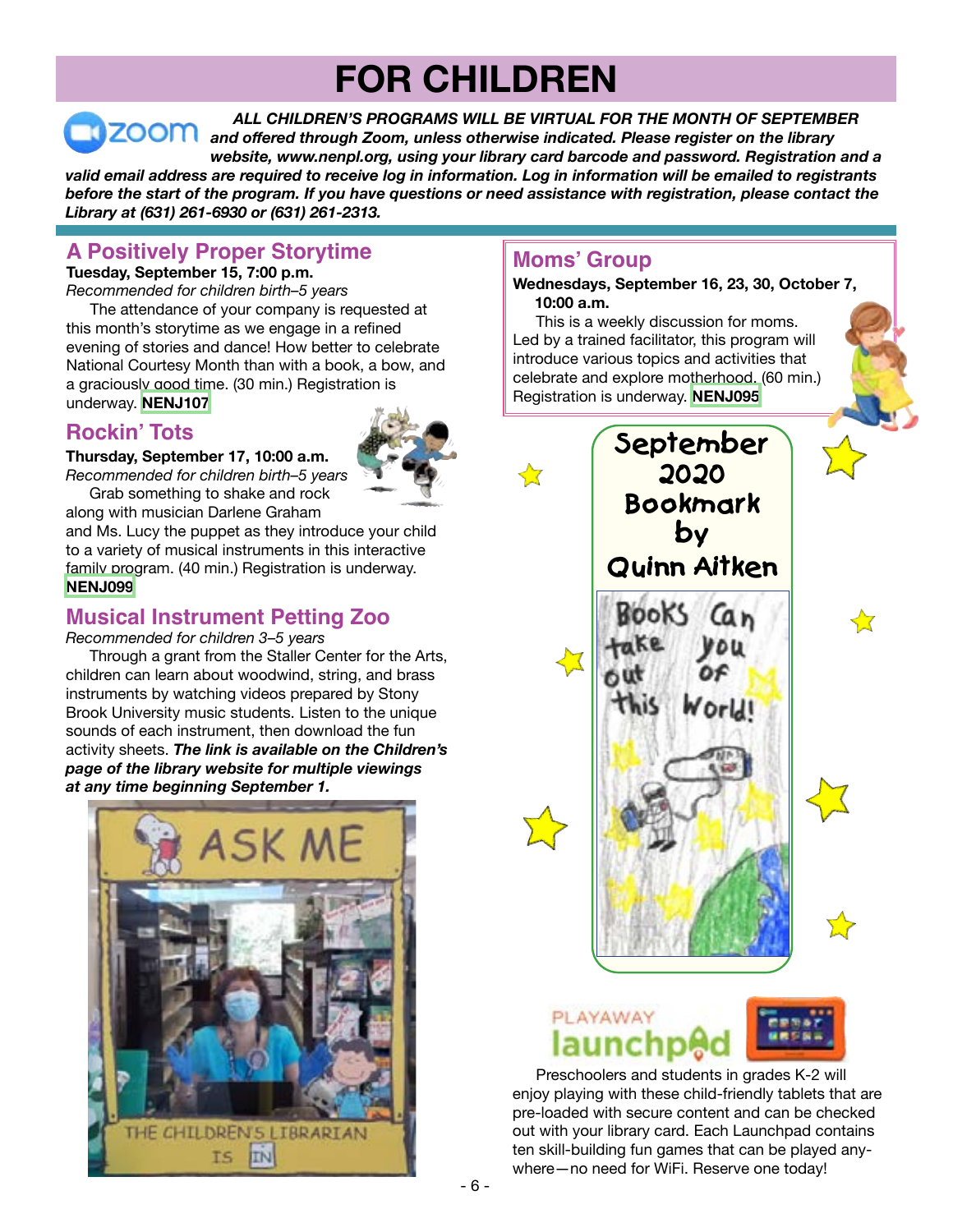## **FOR CHILDREN**



### **Take 'n Make Farm Animal Pop-Up Book**

Kits available to registrants beginning Monday, September 14

*Children 2–5 years; with adult*

 The animals jump off the page in this book you construct and write with your child. The make-at-home kit includes all materials needed as well as instructions and suggested learning activities. *Please include your preference for pick up location (Northport or East Northport library building) with your registration.*  Registration is underway. **[NENJ104](https://search.livebrary.com/record=g1100440~S43)**





#### **Summer Reading Club Prize Pick Up:**

 **Congratulations to all our young readers for joining** *Imagine Your Story***, the 2020 virtual reading club. Club members collectively logged thousands of reading hours! Participating families will be contacted regarding prize pick up procedures.** 

### **Take 'n Make Stuffed Dragon**

Kits available to registrants beginning Monday, September 21

*Children in grades K-5*

 Enjoy creating an adorable dragon to add to your stuffed animal collection. Your make-at-home kit includes all materials needed as well as instructions. *Please* 



*include your preference for pick up location (Northport or East Northport library building) with your registration.* Registration is underway. **[NENJ105](https://search.livebrary.com/record=g1100451~S43)**



 The Northport-East Northport Public Library participates in an exciting and ongoing program that is part of a national initiative: **1,000 Books Before Kindergarten**. The goal of this program is to encourage parents and caregivers to read and share books with their infants, toddlers, and preschoolers. Sharing books with children is enjoyable and promotes a lifelong love of reading.

 **1,000 Books Before Kindergarten** is available to all Northport-East Northport Public Library cardholders with children birth through five years (not yet in kindergarten). Please contact the Library for more information.



## *GRAB AND GO BUNDLES*





*Grab and Go Bundles* include a selection of themed books and other materials all wrapped up and ready to be checked out. Call the Library and speak with a Children's Librarian to reserve your custom *Grab and Go Bundle*!